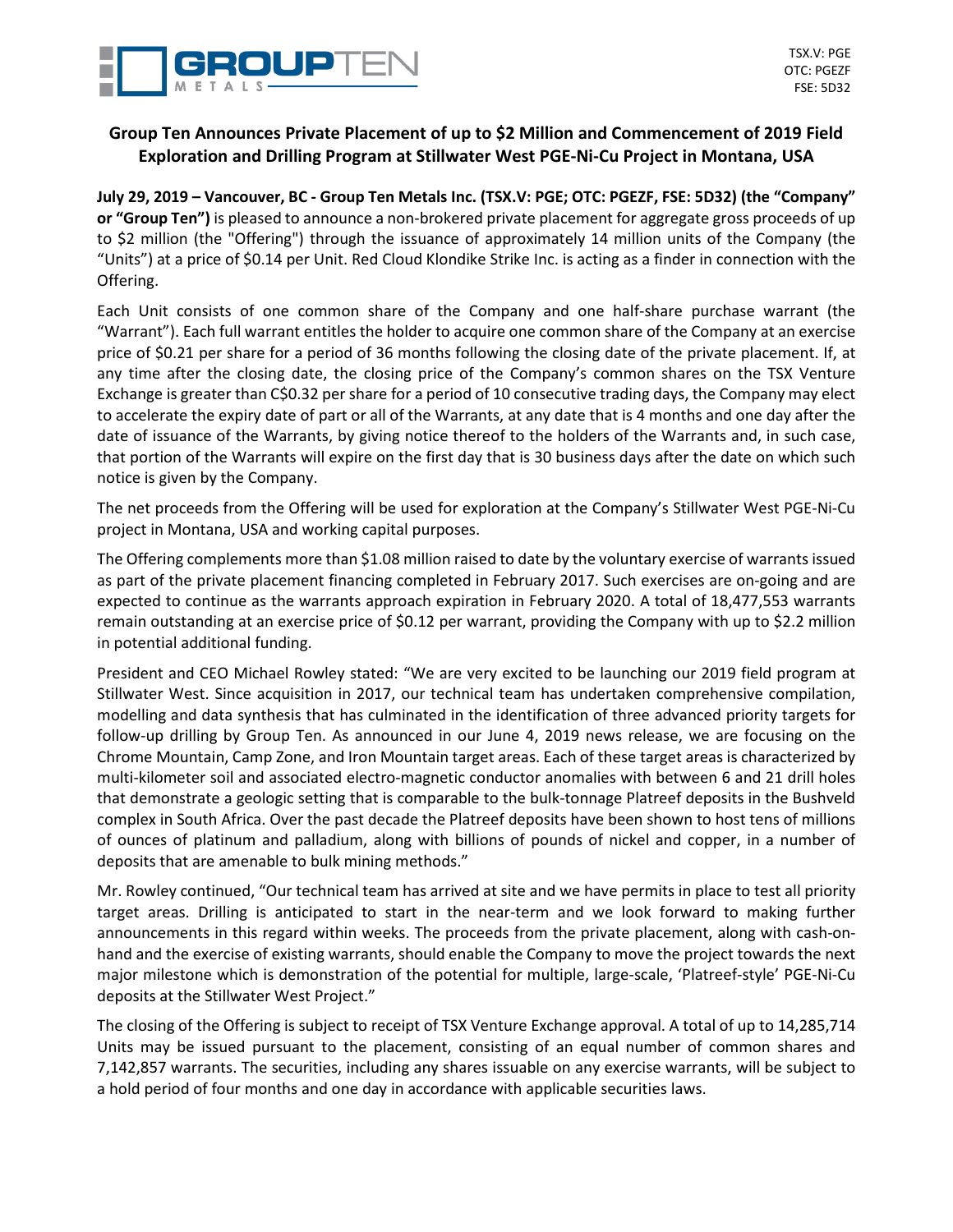

This news release does not constitute an offer of securities for sale in the United States. The securities being offered have not been, nor will they be, registered under the United States Securities Act of 1933, as amended, and such securities may not be offered orsold within the United States absent U.S.registration or an applicable exemption from U.S. registration requirements.

## **About Group Ten Metals Inc.**

Group Ten Metals Inc. is a TSX-V-listed Canadian mineral exploration company focused on the development of high-quality platinum, palladium, nickel, copper, cobalt and gold exploration assets in top North American mining jurisdictions. The Company's core asset is the Stillwater West PGE-Ni-Cu project adjacent to Sibanye-Stillwater's high-grade PGE mines in Montana, USA. Group Ten also holds the high-grade Black Lake-Drayton Gold project in the Rainy River district of northwest Ontario and the Kluane PGE-Ni-Cu project on trend with Nickel Creek Platinum's Wellgreen deposit in Canada's Yukon Territory.

## **About Metallic Group of Companies**

The Metallic Group is a collaboration of leading precious and base metals exploration companies, with a portfolio of large, brownfields assets in established mining districts adjacent to some of the industry's highestgrade producers of silver, platinum group metals and copper. Member companies include Metallic Minerals (TSX-V: MMG) in the Yukon's Keno Hill silver district, Group Ten Metals (TSX-V: PGE) in the Stillwater PGE-Ni-Cu district of Montana, and Granite Creek Copper (TSX-V: GCX) in the Yukon's Minto copper district. Highly experienced management and technical teams at the Metallic Group have expertise across the spectrum of resource exploration and project development from initial discoveries to advanced development, including strong project finance and capital markets experience and have demonstrated a commitment to community engagement and environmental best practices. The founders and team members of the Metallic Group include highly successful explorationists formerly with some of the industry's leading explorer/developers and major producers and are undertaking a systematic approach to exploration using new models and technologies to facilitate discoveries in these proven historic mining districts.

The Metallic Group is headquartered in Vancouver, BC, Canada and its member companies are listed on the Toronto Venture, US OTC, and Frankfurt stock exchanges.

# **FOR FURTHER INFORMATION, PLEASE CONTACT:**

| Michael Rowley, President, CEO & Director |                           |
|-------------------------------------------|---------------------------|
| Email: info@grouptenmetals.com            | Phone: (604) 357 4790     |
| Web: http://grouptenmetals.com            | Toll Free: (888) 432 0075 |

### **Quality Control and Quality Assurance**

Mr. Mike Ostenson, P.Geo., is the qualified person for the purposes of National Instrument 43-101, and he has reviewed and approved the technical disclosure contained in this news release.

### **Forward-Looking Statements**

This news release includes certain statements that may be deemed "forward-looking statements". All statements in this release, other than statements of historical facts including, without limitation, statements regarding potential mineralization, historic production, estimation of mineral resources, the realization of mineral resource estimates, interpretation of prior exploration and potential exploration results, the timing and success of exploration activities generally, the timing and results of future resource estimates, permitting time lines, metal prices and currency exchange rates, availability of capital, government regulation of exploration operations, environmental risks, reclamation, title, and future plans and objectives of the company are forward-looking statements that involve various risks and uncertainties. Although Group Ten believes the expectations expressed in such forward-looking statements are based on reasonable assumptions, such statements are not guarantees of future performance and actual results or developments may differ materially from those in the forward-looking statements. Forward-looking statements are based on a number of material factors and assumptions. Factors that could cause actual results to differ materially from those in forward-looking statements include failure to obtain necessary approvals, unsuccessful exploration results, changes in project parameters as plans continue to be refined, results of future resource estimates, future metal prices, availability of capital and financing on acceptable terms, general economic, market or business conditions, risks associated with regulatory changes, defects in title, availability of personnel, materials and equipment on a timely basis, accidents or equipment breakdowns, uninsured risks, delays in receiving government approvals, unanticipated environmental impacts on operations and costs to remedy same, and other exploration or other